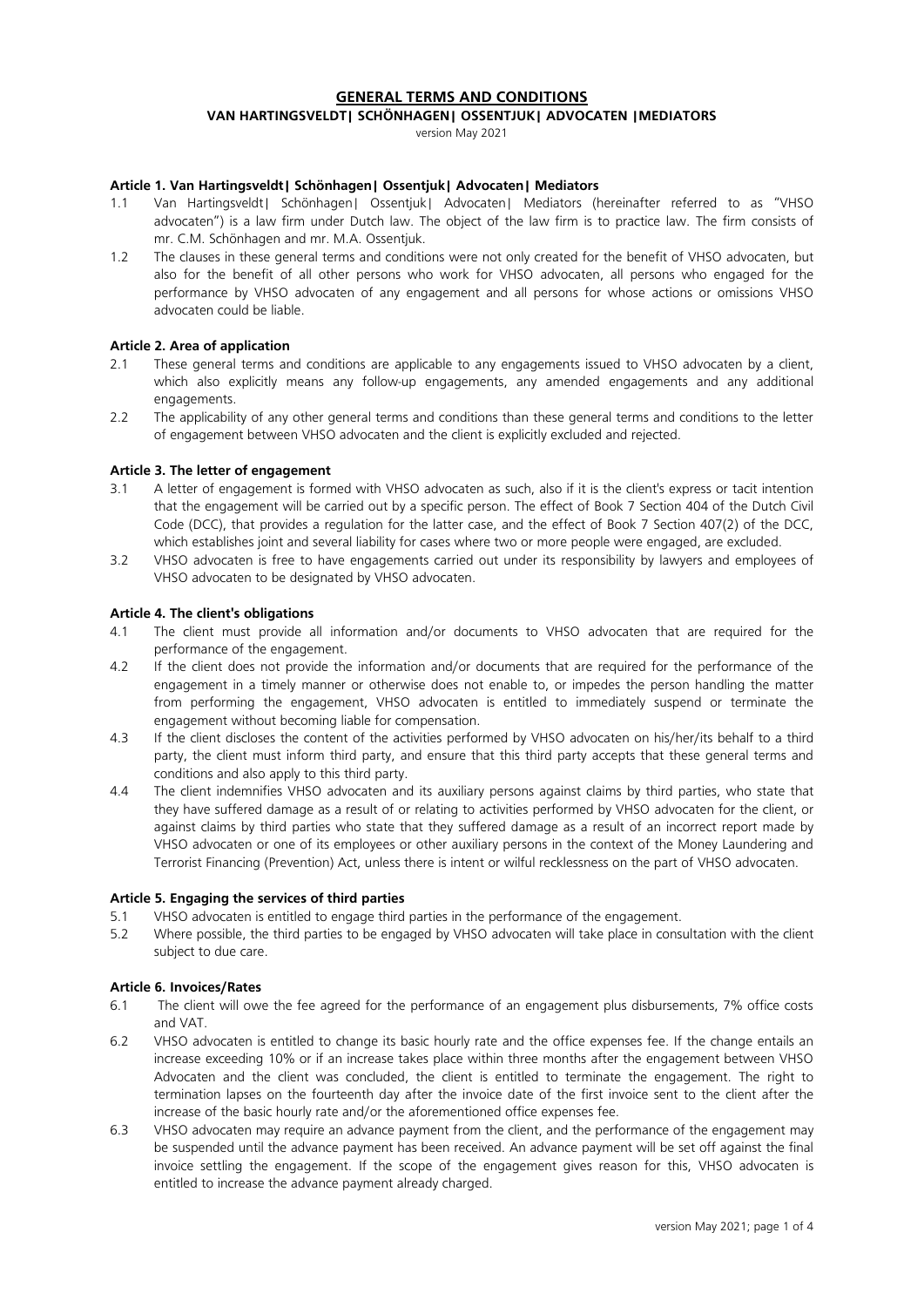- 6.4 VHSO advocaten will not owe interest on any advance payments made.
- 6.5 Payment of VHSO advocaten invoices must take place within fourteen days after the invoice date without suspension or setoff, failing which the client will be in default by operation of law.
- 6.6 Subject to immediate written objection by the client, VHSO advocaten and its Stichting Derdengelden are entitled to setoff money received for on from the client against, or use it in payment of, the amount owed by the client to VHSO advocaten.
- 6.7 Extrajudicial costs relating to the collection of invoices are for the account of the client. These collection costs are; 15% of the principal sum to be claimed on the first € 2,500,00 of the claim; 10% of the principal sum to be claimed on the following  $\epsilon$  2,500,00 of the claim; 5% of the principal sum to be claimed on the following € 5,000,00 of the claim; 1% of the principal sum to be claimed on the next € 190,000,00 of the claim; 0.5% on the excess over the principal sum with a maximum of € 6,775,00. The collection charges will, in any event, be € 40,00.
- 6.8 If the client is found to be in the wrong or found to be predominantly in the wrong, the client will liable not only for the litigation costs assessed but for all litigation costs.
- 6.9 If any invoice of VHSO advocaten is not paid in time, VHSO advocaten is entitled to immediately suspend the performance of the engagement or - after a written demand - to terminate the engagement without the client being entitled to any compensation and without affecting the client's obligation to pay the invoices.

# **Article 7. Complaints**

- 7.1 Complaints regarding the handling of the case and/or the activities performed must be submitted to the person handling the case in writing, stating reasons, as soon as possible but no later than within two months after the complaint arose, failing which the right to complain lapses.
- 7.2 Complaints regarding the fee charged for the handling of the case must be submitted to the person handling the case in writing, stating reasons, as soon as possible but no later than within one month after the invoice was received, failing which the right to complain lapses.
- 7.3 VHSO advocaten has an internal office complaints procedure that applies to every letter of engagement between VHSO advocaten and the client. The office complaints procedure will be sent to the client on request.

#### **Article 8. Liability of VHSO advocaten**

8.1 Where these general terms and conditions mention the liability of VHSO advocaten, this also explicitly means the liability of the individual members of the firm VHSO advocaten, i.e. mr. C.M. Schönhagen and mr. M.A. Ossentjuk.

### **Article 9. Liability regarding the performance of an engagement**

- 9.1 If the performance of an engagement by VHSO advocaten results in liability by whatever virtue, that liability will be limited to the amount that is paid out under VHSO advocaten's applicable professional indemnity insurance in that specific case, plus the amount of excess to be borne by VHSO advocaten's in the specific case under the applicable insurance agreement. The content and conditions of the professional indemnity insurance comply with the requirements set by the Netherlands Bar, by means of the Legal Profession Regulations *(Verordening op de advocatuur)* in this respect.
- 9.2 If and insofar as the professional liability insurance for damage as a result of that liability does not result in a right to a payment for whatever reason, any liability on the part of VHSO advocaten, the individual members of the firm VHSO advocaten, i.e. mr. C.M. Schönhagen and mr. M.A. Ossentjuk, as well as all individuals employed by VHSO advocaten, is limited to the fee charged by VHSO advocaten and paid by the client in the relevant case, up to a maximum of € 10,000,00.
- 9.3 VHSO advocaten is never liable for any shortcomings and errors of third parties engaged by VHSO advocaten for the client, except in the event of intent or gross negligence on the part of VHSO advocaten. Every engagement given to VHSO advocaten entails the acceptance by the client of any clauses whereby the third parties in question attempt to limit their liability. VHSO advocaten is entitled to accept clauses on behalf of the client that limit the liability of the third parties engaged by VHSO advocaten.

# **Article 10. Liability regarding the website of VHSO advocaten**

- 10.1 VHSO advocaten does not accept any liability for errors in the information on the website of VHSO advocaten or for any direct or indirect damage that might arise due to the use of information that is provided on the website. No rights or claims may be derived from the content of the website in any way.
- 10.2 VHSO advocaten's website contains external links to websites that are not managed by VHSO advocaten. These links are provided only by way of information. When you are redirected to another website, the privacy policy of that other website applies. VHSO advocaten does not check the content of these websites and it is not responsible for their content. VHSO advocaten does not accept any liability for the content or quality of these websites nor for any direct or indirect damage that might arise due to the use of the information that is offered on these websites.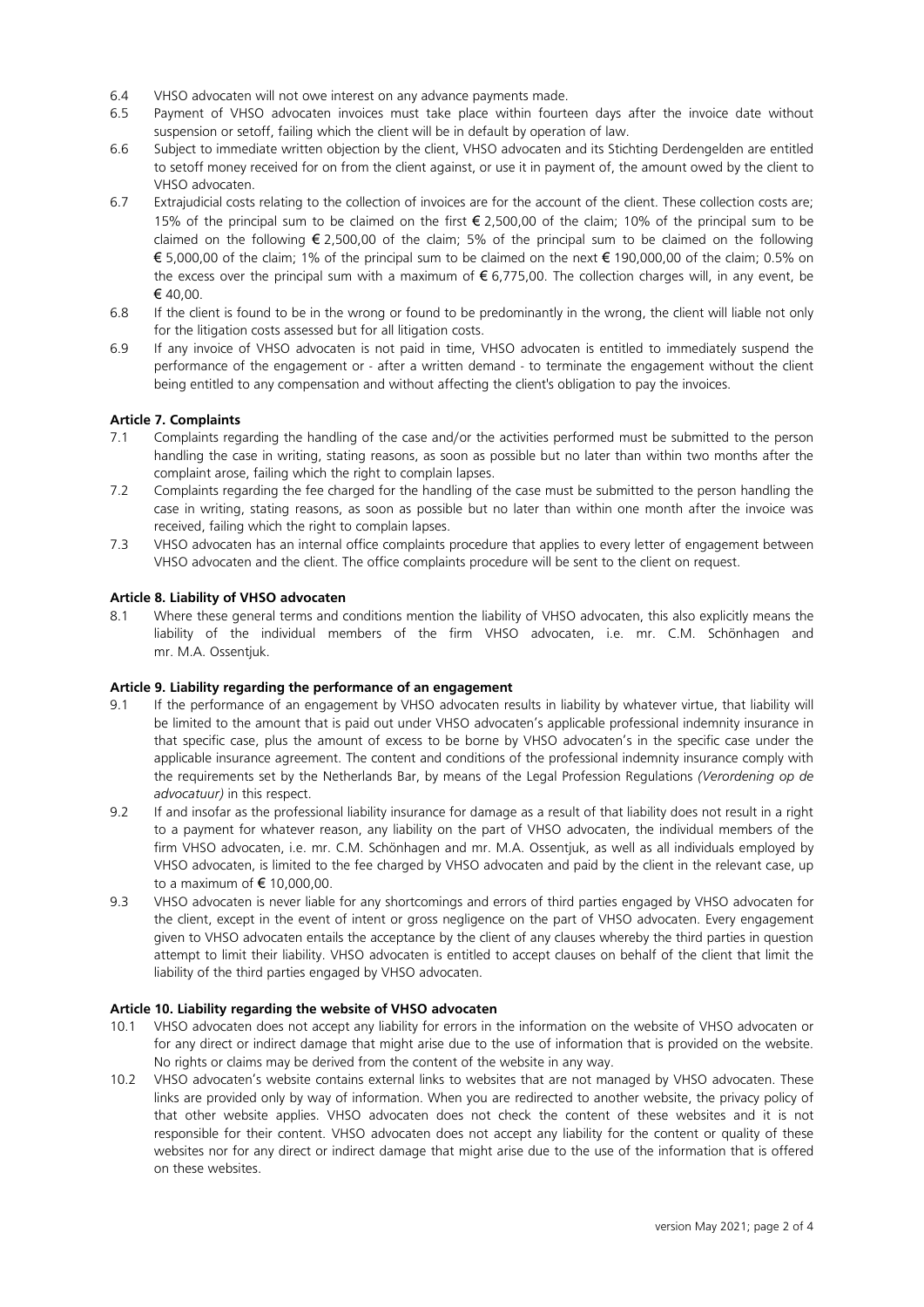# **Article 11. Liability regarding the contact forms used on VHSO advocaten's website.**

11.1 VHSO advocaten uses contact forms on its website. VHSO advocaten does not accept any liability for damage resulting from the use of these contact forms. For example, this includes - but is not limited to - damage as a result of non-delivery or a delay in the delivery (dispatch) of these forms, damage as a result of interception, manipulation and/or use of the content of these forms by third parties, damage caused by incorrect dispatch or delivery of these forms as a result of which third parties can take cognisance of the content these forms in an undesirable and/or unintended manner and damage caused by viruses and other malicious software which can be directly or indirectly traced back to the use of the forms. VHSO advocaten cannot guarantee the confidentiality of the content of the contact forms.

# **Article 12. Liability regarding electronic communication**

- 12.1 VHSO advocaten does not accept any liability for damage resulting from the use of electronic means of communication, including - but not limited to - damage as a result of non-delivery or a delay in the delivery or electronic messages or damage as a result of interception, manipulation and use of electronic messages by third parties. VHSO advocaten does not accept any liability for damage caused by incorrect dispatch or delivery of electronic messages as a result of which third parties can take cognisance of electronic messages and other data traffic in an undesirable and/or unintended manner.
- 12.2 In addition, VHSO advocaten does not accept any liability for damage caused by the equipment, software and systems it uses for electronic communication, including - but not limited to - the transfer of viruses and other malicious software. VHSO advocaten cannot guarantee the confidentiality of the electronic means of communication used by VHSO advocaten.

# **Article 13. Liability and procedure for liability claims**

- 13.1 A claim for liability must be preceded by a complaint that was submitted to VHSO advocaten. The complaint must be submitted in writing in a timely and substantiated manner, in the absence of which VHSO advocaten does not accept any liability.
- 13.2 A claim for compensation lapses after 12 months have passed after the day on which the client became aware of the damage that directly or indirectly arose from an event or circumstance for which VHSO advocaten is or could be liable.
- 13.3 VHSO advocaten is never liable for damage if and insofar as the client could recover the damage referred to in this article directly from a third party or its own insurance company.

### **Article 14. Indemnification by client**

14.1 The client indemnifies VHSO advocaten, the individual members of the firm mr. C.M. Schönhagen and mr. M.A. Ossentjuk, as well as all individuals employed by VHSO advocaten, against all claims and entitlements of third parties engaged, which includes the costs of legal assistance, which in any way relate to the work VHSO advocaten performs for the client, unless the foregoing is the consequence of gross negligence or intent on the part of VHSO advocaten.

### **Article 15. Expiry period**

15.1 Insofar as not determined otherwise in these general terms and conditions, rights to claims and other rights that the client has against VHSO advocaten by whatever virtue lapse, in any event one (1) year after the date on which the client became aware, or could reasonably have been aware, of the existence of these rights and entitlements.

### **Article 16. Confidentiality**

- 16.1. VHSO advocaten will treat all information provided by the client as strictly confidential, such subject to the confidentiality laid down in the Rules of Professional Conduct that apply with regard to the legal profession.
- 16.2. VHSO advocaten cannot guarantee the confidentiality if and insofar as it is violated due to the use of chosen information carriers, in which context the risks relating to the use of e-mail, mobile phones and fax etc. are referred to in particular.

### **Article 17. Archiving**

17.1 After a case is concluded, the file is archived by VHSO advocaten, subject to the client's express request that that it/he/she receive the documents in that file. If VHSO advocaten archives the file, it will be kept in the archive for seven years, after which it will be destroyed.

# **Article 18. Miscellaneous**

18.1 VHSO advocaten is entitled to amend these general terms and conditions. The amended conditions are deemed to have been accepted if the client has not objected to the amended conditions within 14 days after the amended conditions were sent to it/he/she or made known to it/he/she.